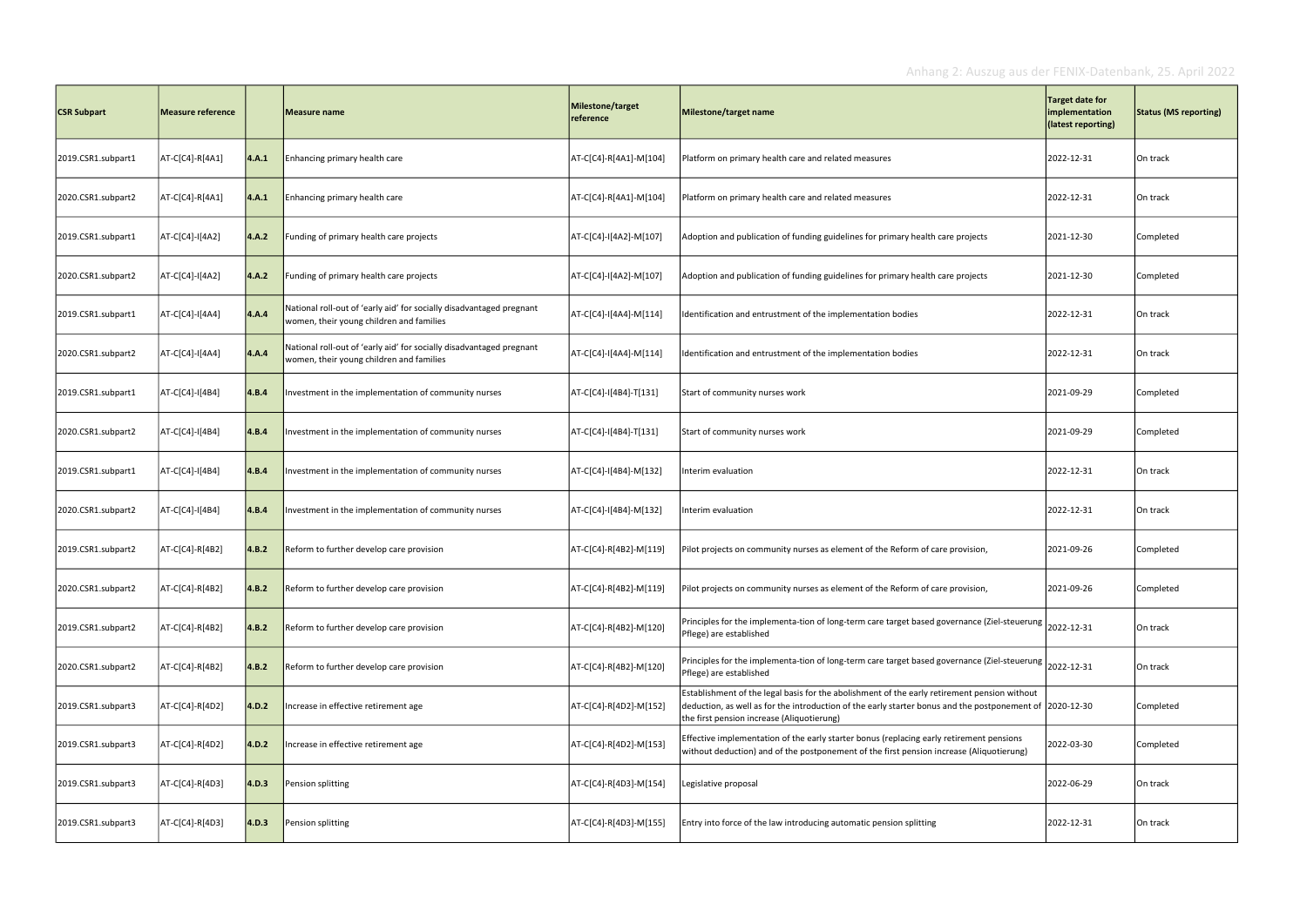| 2019.CSR1.subpart4 | AT-C[C4]-R[4D1]  | 4.D.1         | Spending review focusing on green and digital transformation | AT-C[C4]-R[4D1]-M[146]  | Spending Review on the analysis of the climate and energy policy support and incentive<br>landscape.                           | 2022-09-29 | On track  |
|--------------------|------------------|---------------|--------------------------------------------------------------|-------------------------|--------------------------------------------------------------------------------------------------------------------------------|------------|-----------|
| 2019.CSR2.subpart1 | AT-C[C4]-R[4D5]  | 4.D.5         | Eco-social tax reform                                        | AT-C[C4]-R[4D5]-M[158]  | Launch of the second stage of the work of the task force                                                                       | 2021-06-29 | Completed |
| 2020.CSR4.subpart1 | AT-C[C4]-R[4D5]  | $\vert$ 4.D.5 | Eco-social tax reform                                        | AT-C[C4]-R[4D5]-M[158]  | Launch of the second stage of the work of the task force                                                                       | 2021-06-29 | Completed |
| 2019.CSR2.subpart1 | AT-C[C4]-R[4D5]  | 4.D.5         | Eco-social tax reform                                        | AT-C[C4]-R[4D5]-M[159]  | Entry into force of the eco-social tax reform                                                                                  | 2022-03-30 | Completed |
| 2020.CSR4.subpart1 | AT-C[C4]-R[4D5]  | 4.D.5         | Eco-social tax reform                                        | AT-C[C4]-R[4D5]-M[159]  | Entry into force of the eco-social tax reform                                                                                  | 2022-03-30 | Completed |
| 2019.CSR2.subpart3 | AT-C[C3]-R[3B1]  | 3.B.1         | Education bonus                                              | AT-C[C3]-R[3B1]-M[84]   | Entry into force of the Unemployment Insurance Act and the publication of the Funding<br>Guidelines on the Ministries' website | 2020-12-30 | Completed |
| 2020.CSR2.subpart2 | AT-C[C3]-R[3B1]  | 3.B.1         | Education bonus                                              | AT-C[C3]-R[3B1]-M[84]   | Entry into force of the Unemployment Insurance Act and the publication of the Funding<br>Guidelines on the Ministries' website | 2020-12-30 | Completed |
| 2019.CSR2.subpart3 | AT-C[C3]-R[3B1]  | 3.B.1         | Education bonus                                              | AT-C[C3]-R[3B1]-T[85]   | <b>Education bonuses disbursed</b>                                                                                             | 2021-12-30 | Completed |
| 2020.CSR2.subpart2 | AT-C[C3]-R[3B1]  | 3.B.1         | Education bonus                                              | AT-C[C3]-R[3B1]-T[85]   | <b>Education bonuses disbursed</b>                                                                                             | 2021-12-30 | Completed |
| 2019.CSR2.subpart3 | AT-C[C3]-R[3B1]  | 3.B.1         | Education bonus                                              | AT-C[C3]-R[3B1]-M[86]   | Education bonus measure evaluated                                                                                              | 2022-03-30 | Completed |
| 2020.CSR2.subpart2 | AT-C[C3]-R[3B1]  | 3.B.1         | Education bonus                                              | AT-C[C3]-R[3B1]-M[86]   | Education bonus measure evaluated                                                                                              | 2022-03-30 | Completed |
| 2019.CSR2.subpart3 | AT-C[C3]-R[3B1]  | 3.B.1         | Education bonus                                              | AT-C[C3]-R[3B1]-M[87]   | Ensuring the preconditions for re- and upskilling                                                                              | 2020-12-30 | Completed |
| 2020.CSR2.subpart2 | AT-C[C3]-R[3B1]  | 3.B.1         | Education bonus                                              | AT-C[C3]-R[3B1]-M[87]   | Ensuring the preconditions for re- and upskilling                                                                              | 2020-12-30 | Completed |
| 2019.CSR2.subpart3 | AT-C[C3]-I[3B2]  | 3.B.2         | Promoting re-skilling and up-skilling                        | AT-C[C3]-I[3B2]-M[88]   | First annual overview                                                                                                          | 2022-03-30 | Completed |
| 2020.CSR2.subpart2 | AT-C[C3]-I[3B2]  | 3.B.2         | Promoting re-skilling and up-skilling                        | AT-C[C3]-I[3B2]-M[88]   | First annual overview                                                                                                          | 2022-03-30 | Completed |
| 2019.CSR2.subpart3 | AT-C[C4]-R[4D10] | 4.D.10        | Labour market: one-stop shop                                 | AT-C[C4]-R[4D10]-M[167] | Conceptual development                                                                                                         | 2021-09-28 | Completed |
| 2019.CSR2.subpart3 | AT-C[C4]-R[4D10] | 4.D.10        | Labour market: one-stop shop                                 | AT-C[C4]-R[4D10]-M[168] | Start of operations                                                                                                            | 2022-03-30 | Completed |
| 2019.CSR2.subpart4 | AT-C[C3]-I[3C2]  | 3.C.2         | Remedial education package                                   | AT-C[C3]-I[3C2]-M[92]   | Finalisation of the remedial education package and start with the measures in the schools                                      | 2021-06-28 | Completed |
| 2020.CSR2.subpart1 | AT-C[C3]-I[3C2]  | 3.C.2         | Remedial education package                                   | AT-C[C3]-I[3C2]-M[92]   | Finalisation of the remedial education package and start with the measures in the schools                                      | 2021-06-28 | Completed |
| 2019.CSR2.subpart4 | AT-C[C3]-I[3C2]  | 3.C.2         | Remedial education package                                   | AT-C[C3]-I[3C2]-M[93]   | Support measures during the school year are completed. Provision of supplementary classes<br>including during the holidays     | 2021-12-30 | Completed |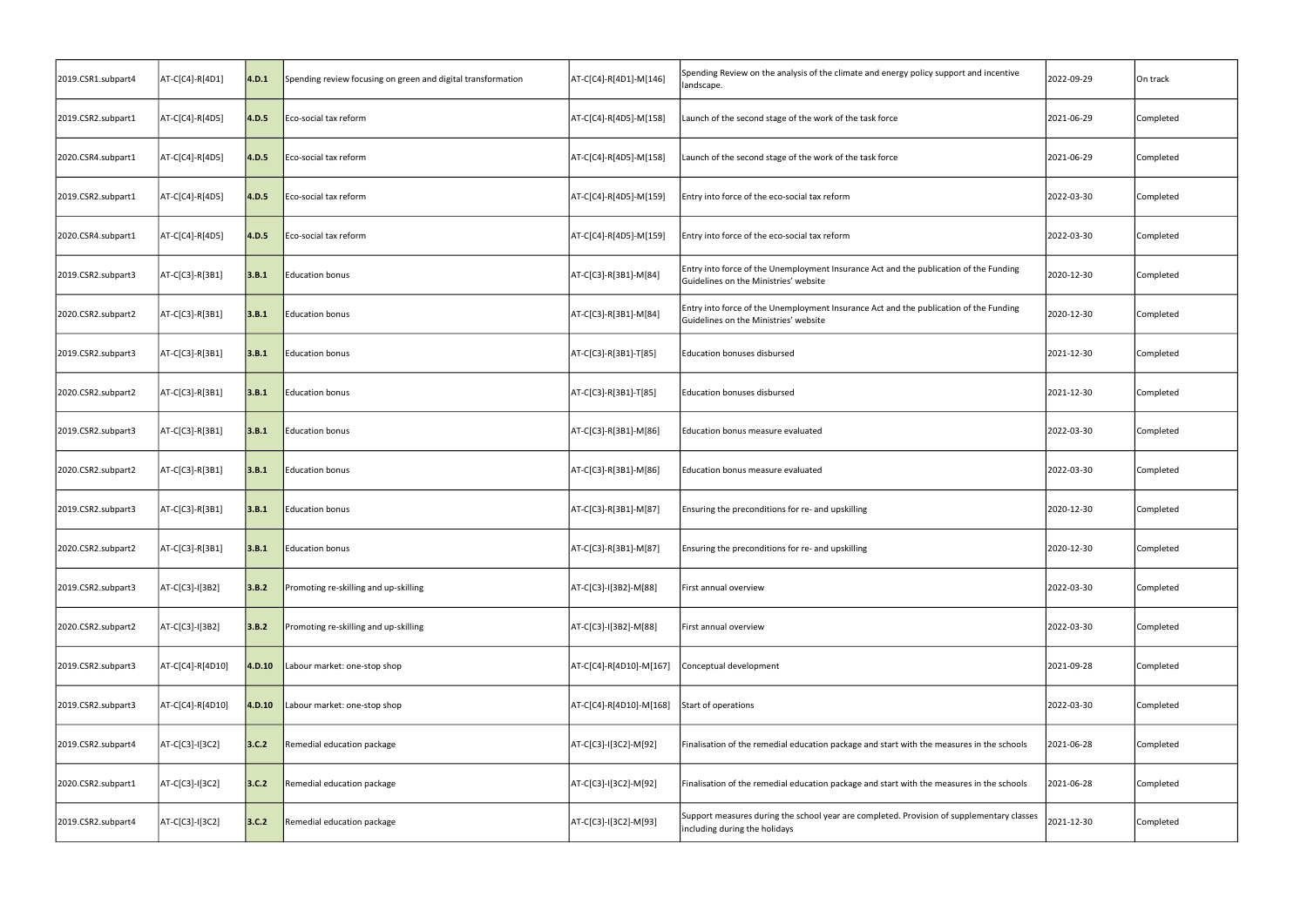| 2020.CSR2.subpart1 | AT-C[C3]-I[3C2] | 3.C.2 | Remedial education package                                                                                      | AT-C[C3]-I[3C2]-M[93]  | Support measures during the school year are completed. Provision of supplementary classes<br>including during the holidays          | 2021-12-30 | Completed |
|--------------------|-----------------|-------|-----------------------------------------------------------------------------------------------------------------|------------------------|-------------------------------------------------------------------------------------------------------------------------------------|------------|-----------|
| 2019.CSR2.subpart4 | AT-C[C3]-I[3C2] | 3.C.2 | Remedial education package                                                                                      | AT-C[C3]-I[3C2]-M[94]  | Evaluation of the additional teaching staff deployment                                                                              | 2022-03-30 | Completed |
| 2020.CSR2.subpart1 | AT-C[C3]-I[3C2] | 3.C.2 | Remedial education package                                                                                      | AT-C[C3]-I[3C2]-M[94]  | Evaluation of the additional teaching staff deployment                                                                              | 2022-03-30 | Completed |
| 2019.CSR3.subpart1 | AT-C[C3]-I[3A2] | 3.A.  | Quantum Austria - Promotion of Quantum Sciences                                                                 | AT-C[C3]-I[3A2]-M[75]  | Call for expressions of interest (BMBWF); Identification of an executing agency                                                     | 2021-12-30 | Completed |
| 2020.CSR3.subpart5 | AT-C[C3]-I[3A2] | 3.A.  | Quantum Austria - Promotion of Quantum Sciences                                                                 | AT-C[C3]-I[3A2]-M[75]  | Call for expressions of interest (BMBWF); Identification of an executing agency                                                     | 2021-12-30 | Completed |
| 2019.CSR3.subpart1 | AT-C[C3]-I[3A3] | 3.A.3 | Austrian Institute of Precision Medicine                                                                        | AT-C[C3]-I[3A3]-M[78]  | Ministerial planning approval (BMBWF & BMF)                                                                                         | 2022-06-28 | On track  |
| 2020.CSR3.subpart5 | AT-C[C3]-I[3A3] | 3.A.3 | Austrian Institute of Precision Medicine                                                                        | AT-C[C3]-I[3A3]-M[78]  | Ministerial planning approval (BMBWF & BMF)                                                                                         | 2022-06-28 | On track  |
| 2019.CSR3.subpart1 | AT-C[C3]-I[3A4] | 3.A.4 | (Digital) Research Infrastructures                                                                              | AT-C[C3]-I[3A4]-M[81]  | Award decision for grants to universities investing in digital research infrastructure                                              | 2022-12-31 | On track  |
| 2020.CSR3.subpart5 | AT-C[C3]-I[3A4] | 3.A.4 | (Digital) Research Infrastructures                                                                              | AT-C[C3]-I[3A4]-M[81]  | Award decision for grants to universities investing in digital research infrastructure                                              | 2022-12-31 | On track  |
| 2019.CSR3.subpart1 | AT-C[C3]-I[3D1] | 3.D.1 | <b>IPCEI Microelectronics and Connectivity</b>                                                                  | AT-C[C3]-I[3D1]-M[97]  | Climate-related eligibility criteria established in call documents                                                                  | 2021-12-30 | Completed |
| 2020.CSR3.subpart5 | AT-C[C3]-I[3D1] | 3.D.1 | <b>IPCEI Microelectronics and Connectivity</b>                                                                  | AT-C[C3]-I[3D1]-M[97]  | Climate-related eligibility criteria established in call documents                                                                  | 2021-12-30 | Completed |
| 2019.CSR3.subpart1 | AT-C[C3]-I[3D1] | 3.D.1 | <b>IPCEI Microelectronics and Connectivity</b>                                                                  | AT-C[C3]-I[3D1]-M[98]  | National selection of projects to support the development of innovative microelectronics and<br>connectivity technologies           | 2021-12-29 | Completed |
| 2020.CSR3.subpart5 | AT-C[C3]-I[3D1] | 3.D.1 | <b>IPCEI Microelectronics and Connectivity</b>                                                                  | AT-C[C3]-I[3D1]-M[98]  | National selection of projects to support the development of innovative microelectronics and<br>connectivity technologies           | 2021-12-29 | Completed |
| 2019.CSR3.subpart1 | AT-C[C3]-I[3D2] | 3.D.2 | <b>IPCEI Hydrogen</b>                                                                                           | AT-C[C3]-I[3D2]-M[101] | National selection of projects to support the development of hydrogen production, storage<br>and applications                       | 2021-09-28 | Completed |
| 2020.CSR3.subpart5 | AT-C[C3]-I[3D2] | 3.D.2 | <b>IPCEI Hydrogen</b>                                                                                           | AT-C[C3]-I[3D2]-M[101] | National selection of projects to support the development of hydrogen production, storage<br>and applications                       | 2021-09-28 | Completed |
| 2019.CSR3.subpart2 | AT-C[C2]-R[2A1] | 2.A.1 | Set-up of Platform Internet-infrastructure Austria (PIA) 2030                                                   | AT-C[C2]-R[2A1]-M[44]  | Work programme of Platform Internet-infrastructure Austria (PIA 2030) to coordinate the<br>interaction of all relevant stakeholders | 2021-12-30 | Completed |
| 2019.CSR3.subpart2 | AT-C[C2]-I[2A2] | 2.A.2 | Widespread availability of Gigabit capable access networks and creation<br>of new symmetric Gigabit connections | AT-C[C2]-I[2A2]-T[46]  | Provision of broadband access to 46% of households                                                                                  | 2022-09-29 | Delayed   |
| 2019.CSR3.subpart2 | AT-C[C2]-R[2B1] | 2.B.1 | Fair and equal access of pupils to basic digital competence                                                     | AT-C[C2]-R[2B1]-M[49]  | Entry into force of the School Digitalisation Act                                                                                   | 2021-03-30 | Completed |
| 2020.CSR2.subpart1 | AT-C[C2]-R[2B1] | 2.B.1 | Fair and equal access of pupils to basic digital competence                                                     | AT-C[C2]-R[2B1]-M[49]  | Entry into force of the School Digitalisation Act                                                                                   | 2021-03-30 | Completed |
| 2019.CSR3.subpart2 | AT-C[C2]-R[2B1] | 2.B.1 | Fair and equal access of pupils to basic digital competence                                                     | AT-C[C2]-R[2B1]-M[50]  | Entry into force of the Implementing regulation                                                                                     | 2021-09-28 | Completed |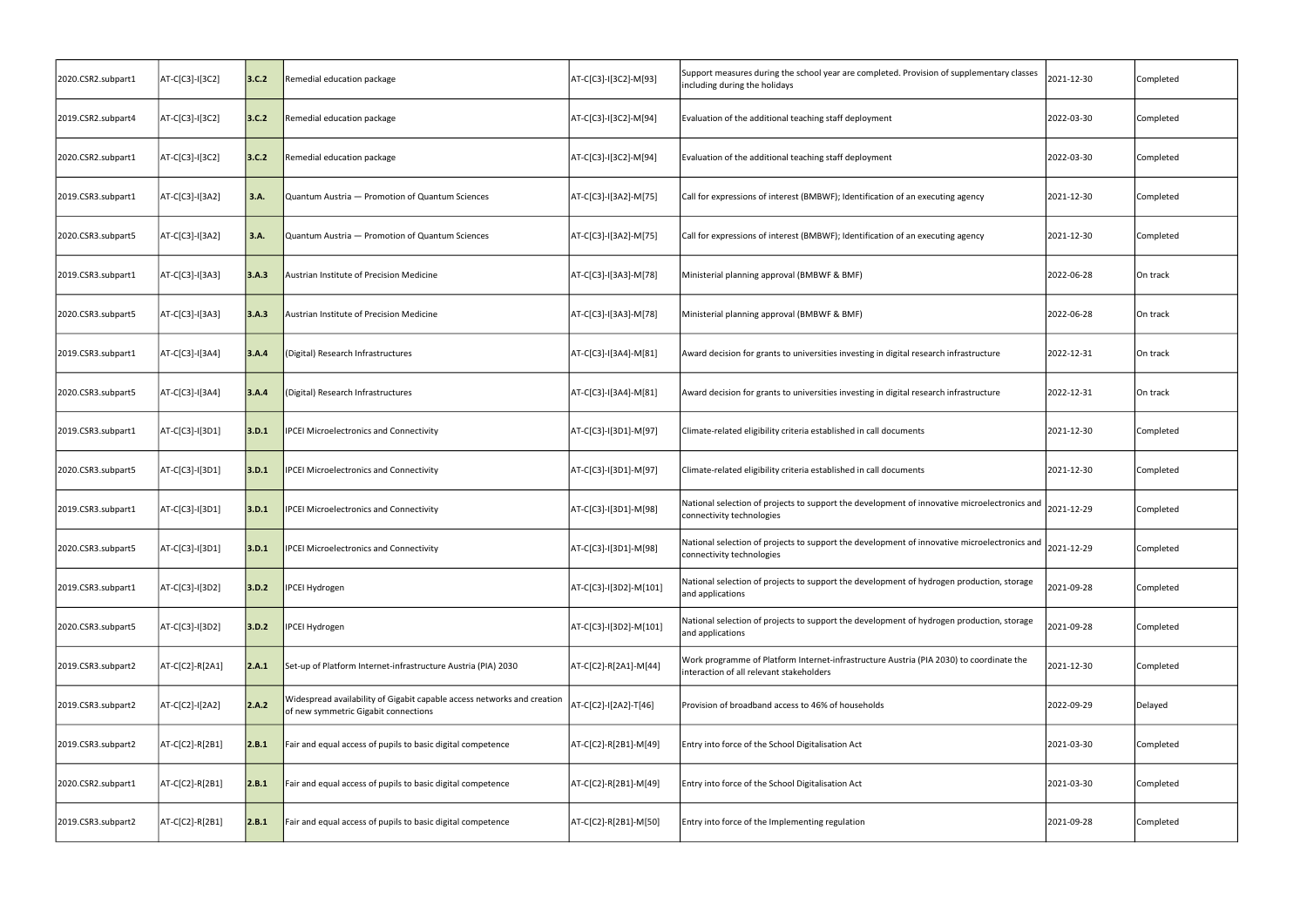| 2020.CSR2.subpart1 | AT-C[C2]-R[2B1] | 2.B.1 | Fair and equal access of pupils to basic digital competence                         | AT-C[C2]-R[2B1]-M[50]  | Entry into force of the Implementing regulation                                                                                                                                 | 2021-09-28 | Completed     |
|--------------------|-----------------|-------|-------------------------------------------------------------------------------------|------------------------|---------------------------------------------------------------------------------------------------------------------------------------------------------------------------------|------------|---------------|
| 2019.CSR3.subpart2 | AT-C[C2]-I[2B2] | 2.B.2 | Provision of digital end-user devices to pupils                                     | AT-C[C2]-I[2B2]-M[52]  | Award decision on tender regarding digital end devices                                                                                                                          | 2021-06-27 | Completed     |
| 2020.CSR2.subpart2 | AT-C[C2]-I[2B2] | 2.B.2 | Provision of digital end-user devices to pupils                                     | AT-C[C2]-I[2B2]-M[52]  | Award decision on tender regarding digital end devices                                                                                                                          | 2021-06-27 | Completed     |
| 2019.CSR3.subpart2 | AT-C[C2]-I[2B2] | 2.B.2 | Provision of digital end-user devices to pupils                                     | AT-C[C2]-I[2B2]-T[53]  | Digital devices for the first two year of secondary school                                                                                                                      | 2021-12-29 | Not completed |
| 2020.CSR2.subpart2 | AT-C[C2]-I[2B2] | 2.B.2 | Provision of digital end-user devices to pupils                                     | AT-C[C2]-I[2B2]-T[53]  | Digital devices for the first two year of secondary school                                                                                                                      | 2021-12-29 | Not completed |
| 2019.CSR3.subpart2 | AT-C[C2]-R[2C1] | 2.C.1 | Proposed legislation for Once Only. Amendment of the Business Service<br>Portal Act | AT-C[C2]-R[2C1]-M[56]  | Entry into force of the law amending the Business Service Portal Act; upgrade of the relevant<br>IT infrastructure.                                                             | 2021-09-28 | Completed     |
| 2020.CSR3.subpart2 | AT-C[C2]-R[2C1] | 2.C.1 | Proposed legislation for Once Only. Amendment of the Business Service<br>Portal Act | AT-C[C2]-R[2C1]-M[56]  | Entry into force of the law amending the Business Service Portal Act; upgrade of the relevant<br>IT infrastructure.                                                             | 2021-09-28 | Completed     |
| 2019.CSR3.subpart2 | AT-C[C2]-R[2C1] | 2.C.1 | Proposed legislation for Once Only. Amendment of the Business Service<br>Portal Act | AT-C[C2]-R[2C1]-M[57]  | Linking registries to the Register and Systems Network (RSV), preparation of Single Digital<br>Gateway (SDG), start of the Information Obligation Database (IVDB) by Ministries | 2022-12-31 | On track      |
| 2020.CSR3.subpart2 | AT-C[C2]-R[2C1] | 2.C.1 | Proposed legislation for Once Only. Amendment of the Business Service<br>Portal Act | AT-C[C2]-R[2C1]-M[57]  | Linking registries to the Register and Systems Network (RSV), preparation of Single Digital<br>Gateway (SDG), start of the Information Obligation Database (IVDB) by Ministries | 2022-12-31 | On track      |
| 2019.CSR3.subpart2 | AT-C[C2]-I[2C2] | 2.C.2 | Digitalisation fund public administration                                           | AT-C[C2]-I[2C2]-M[59]  | Entry into force of the Digitalisation Fund Act                                                                                                                                 | 2021-06-28 | Completed     |
| 2020.CSR3.subpart2 | AT-C[C2]-I[2C2] | 2.C.2 | Digitalisation fund public administration                                           | AT-C[C2]-I[2C2]-M[59]  | Entry into force of the Digitalisation Fund Act                                                                                                                                 | 2021-06-28 | Completed     |
| 2019.CSR3.subpart2 | AT-C[C2]-I[2C2] | 2.C.2 | Digitalisation fund public administration                                           | AT-C[C2]-I[2C2]-M[60]  | Projects selected                                                                                                                                                               | 2022-06-29 | On track      |
| 2020.CSR3.subpart2 | AT-C[C2]-I[2C2] | 2.C.2 | Digitalisation fund public administration                                           | AT-C[C2]-I[2C2]-M[60]  | Projects selected                                                                                                                                                               | 2022-06-29 | On track      |
| 2019.CSR3.subpart2 | AT-C[C4]-R[4C2] | 4.C.2 | Develop a national digitalisation strategy for cultural heritage                    | AT-C[C4]-R[4C2]-M[135] | Launch of the consultation process on a strategy for the digitisation of cultural heritage                                                                                      | 2022-03-30 | Completed     |
| 2019.CSR3.subpart2 | AT-C[C4]-R[4C2] | 4.C.2 | Develop a national digitalisation strategy for cultural heritage                    | AT-C[C4]-R[4C2]-M[136] | Decision of the Ministry for Culture (BMOESK) on the strategy for the digitalisation of cultural<br>heritage                                                                    | 2023-03-31 | On track      |
| 2019.CSR3.subpart2 | AT-C[C4]-I[4C4] | 4.C.4 | Digitalisation wave cultural heritage                                               | AT-C[C4]-I[4C4]-M[140] | 'Kulturpool pool Neu' - web-based data aggregation platform from different cultural<br>heritage institutions                                                                    | 2023-03-31 | On track      |
| 2019.CSR3.subpart3 | AT-C[C1]-R[1A1] | 1.A.1 | Renewable Heat Act                                                                  | AT-C[C1]-R[1A1]-M[1]   | Entry into force of Renewable Heating Law                                                                                                                                       | 2022-03-30 | Not completed |
| 2020.CSR3.subpart7 | AT-C[C1]-R[1A1] | 1.A.1 | Renewable Heat Act                                                                  | AT-C[C1]-R[1A1]-M[1]   | Entry into force of Renewable Heating Law                                                                                                                                       | 2022-03-30 | Not completed |
| 2019.CSR3.subpart3 | AT-C[C1]-R[1A1] | 1.A.1 | Renewable Heat Act                                                                  | AT-C[C1]-R[1A1]-M[2]   | Training for energy consultants                                                                                                                                                 | 2022-12-31 | On track      |
| 2020.CSR3.subpart7 | AT-C[C1]-R[1A1] | 1.A.1 | Renewable Heat Act                                                                  | AT-C[C1]-R[1A1]-M[2]   | Training for energy consultants                                                                                                                                                 | 2022-12-31 | On track      |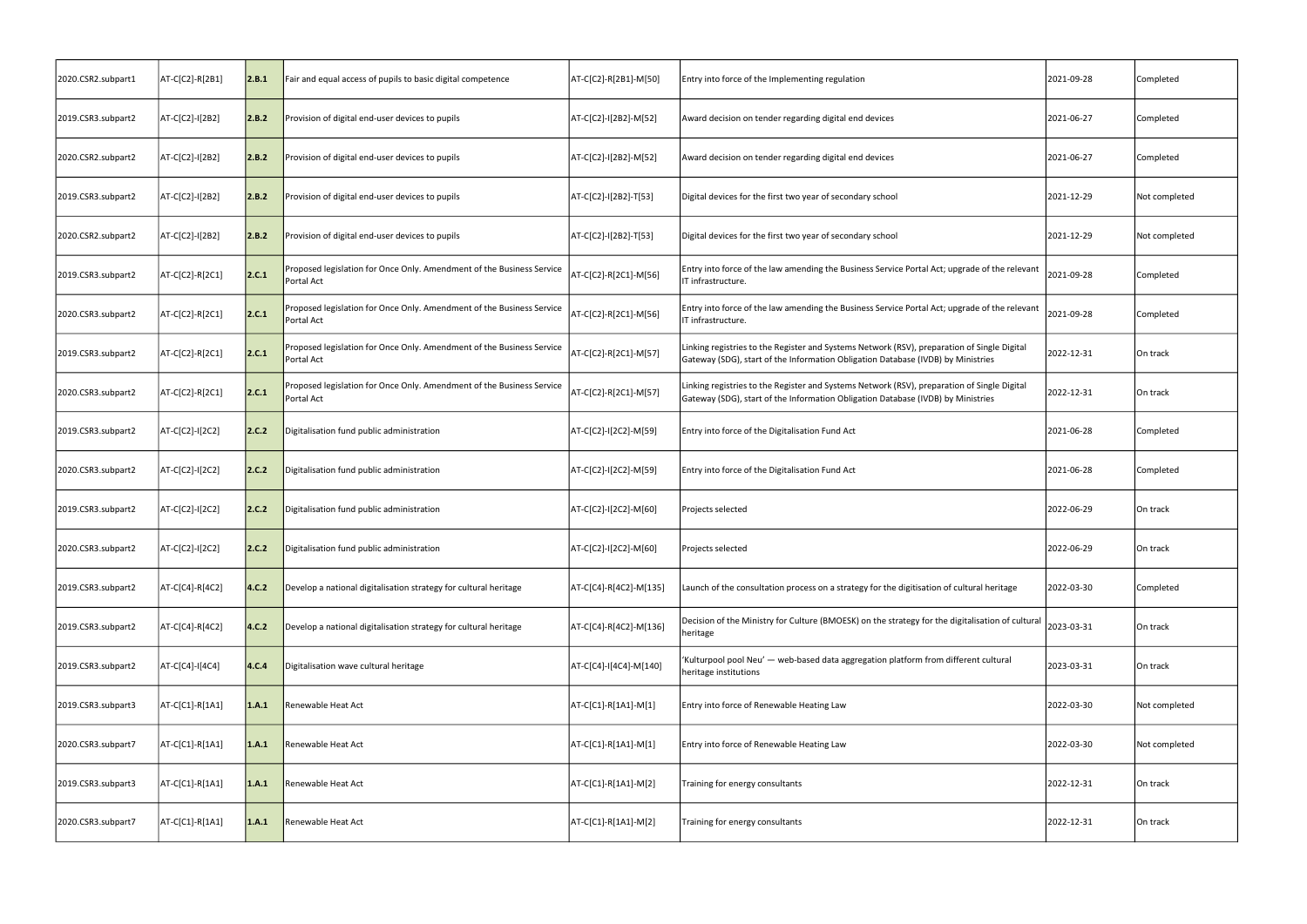| 2019.CSR3.subpart3 | AT-C[C1]-I[1A2] | 1.A.2 | Promoting the exchange of oil and gas heating systems                                                                              | AT-C[C1]-I[1A2]-T[3]  | Replacement of heating systems                                                                                             | 2021-12-29 | Completed |
|--------------------|-----------------|-------|------------------------------------------------------------------------------------------------------------------------------------|-----------------------|----------------------------------------------------------------------------------------------------------------------------|------------|-----------|
| 2020.CSR3.subpart7 | AT-C[C1]-I[1A2] | 1.A.2 | Promoting the exchange of oil and gas heating systems                                                                              | AT-C[C1]-I[1A2]-T[3]  | Replacement of heating systems                                                                                             | 2021-12-29 | Completed |
| 2019.CSR3.subpart3 | AT-C[C1]-I[1A3] | 1.A.3 | Combating energy poverty                                                                                                           | AT-C[C1]-I[1A3]-M[6]  | Determination of funding priorities                                                                                        | 2022-03-30 | Completed |
| 2020.CSR3.subpart7 | AT-C[C1]-I[1A3] | 1.A.3 | Combating energy poverty                                                                                                           | AT-C[C1]-I[1A3]-M[6]  | Determination of funding priorities                                                                                        | 2022-03-30 | Completed |
| 2019.CSR3.subpart3 | AT-C[C1]-R[1B2] | 1.B.2 | Introduction of 1-2-3 climate ticket                                                                                               | AT-C[C1]-R[1B2]-M[11] | Entry into force of law                                                                                                    | 2021-09-28 | Completed |
| 2020.CSR3.subpart6 | AT-C[C1]-R[1B2] | 1.B.2 | Introduction of 1-2-3 climate ticket                                                                                               | AT-C[C1]-R[1B2]-M[11] | Entry into force of law                                                                                                    | 2021-09-28 | Completed |
| 2019.CSR3.subpart3 | AT-C[C1]-R[1B2] | 1.B.2 | Introduction of 1-2-3 climate ticket                                                                                               | AT-C[C1]-R[1B2]-M[12] | Introduction of 1-2-3 climate ticket                                                                                       | 2021-12-30 | Completed |
| 2020.CSR3.subpart6 | AT-C[C1]-R[1B2] | 1.B.2 | Introduction of 1-2-3 climate ticket                                                                                               | AT-C[C1]-R[1B2]-M[12] | Introduction of 1-2-3 climate ticket                                                                                       | 2021-12-30 | Completed |
| 2019.CSR3.subpart3 | AT-C[C1]-I[1B3] | 1.B.3 | Zero-emission buses                                                                                                                | AT-C[C1]-I[1B3]-M[13] | Launch of the zero-emission buses support programme                                                                        | 2022-03-30 | Completed |
| 2020.CSR3.subpart6 | AT-C[C1]-I[1B3] | 1.B.3 | Zero-emission buses                                                                                                                | AT-C[C1]-I[1B3]-M[13] | Launch of the zero-emission buses support programme                                                                        | 2022-03-30 | Completed |
| 2019.CSR3.subpart3 | AT-C[C1]-I[1B4] | 1.B.4 | Zero-emission utility vehicles                                                                                                     | AT-C[C1]-I[1B4]-M[17] | Launch of the support programme                                                                                            | 2021-03-30 | Completed |
| 2020.CSR3.subpart6 | AT-C[C1]-I[1B4] | 1.B.4 | Zero-emission utility vehicles                                                                                                     | AT-C[C1]-I[1B4]-M[17] | Launch of the support programme                                                                                            | 2021-03-30 | Completed |
| 2019.CSR3.subpart3 | AT-C[C1]-I[1B5] | 1.B.5 | Construction of new railways and electrification of regional railways                                                              | AT-C[C1]-I[1B5]-M[21] | Ongoing construction project                                                                                               | 2020-03-30 | Completed |
| 2020.CSR3.subpart6 | AT-C[C1]-I[1B5] | 1.B.5 | Construction of new railways and electrification of regional railways                                                              | AT-C[C1]-I[1B5]-M[21] | Ongoing construction project                                                                                               | 2020-03-30 | Completed |
| 2019.CSR3.subpart3 | AT-C[C1]-R[1C1] | 1.C.1 | Legal framework for increasing collection rates for beverage packaging<br>and the supply of reusable beverage containers in retail | AT-C[C1]-R[1C1]-M[24] | Entry into force of the amended Waste Management Act                                                                       | 2021-12-30 | Completed |
| 2019.CSR3.subpart3 | AT-C[C1]-R[1C1] | 1.C.1 | Legal framework for increasing collection rates for beverage packaging<br>and the supply of reusable beverage containers in retail | AT-C[C1]-R[1C1]-M[25] | Entry into force of the implementing regulation                                                                            | 2023-03-31 | On track  |
| 2019.CSR3.subpart3 | AT-C[C1]-I[1C2] | 1.C.2 | <b>Biodiversity fund</b>                                                                                                           | AT-C[C1]-I[1C2]-M[27] | Entry into force of the legal framework for Biodiversity Fund                                                              | 2022-03-30 | Completed |
| 2019.CSR3.subpart3 | AT-C[C1]-I[1C2] | 1.C.2 | <b>Biodiversity fund</b>                                                                                                           | AT-C[C1]-I[1C2]-M[28] | Completion of the call for projects to restore priority degraded ecosystems and protect<br>endangered species and habitats | 2023-03-31 | On track  |
| 2019.CSR3.subpart3 | AT-C[C1]-I[1C4] | 1.C.4 | Retrofitting of existing and construction of new sorting facilities                                                                | AT-C[C1]-I[1C4]-T[32] | Permit applications for construction or retrofitting                                                                       | 2022-09-29 | On track  |
| 2019.CSR3.subpart3 | AT-C[C1]-I[1C5] | 1.C.5 | Promotion of the repairing of electrical and electronic equipment (repair<br>bonus)                                                | AT-C[C1]-I[1C5]-M[35] | Launch of the repair bonus support programme                                                                               | 2022-03-30 | Completed |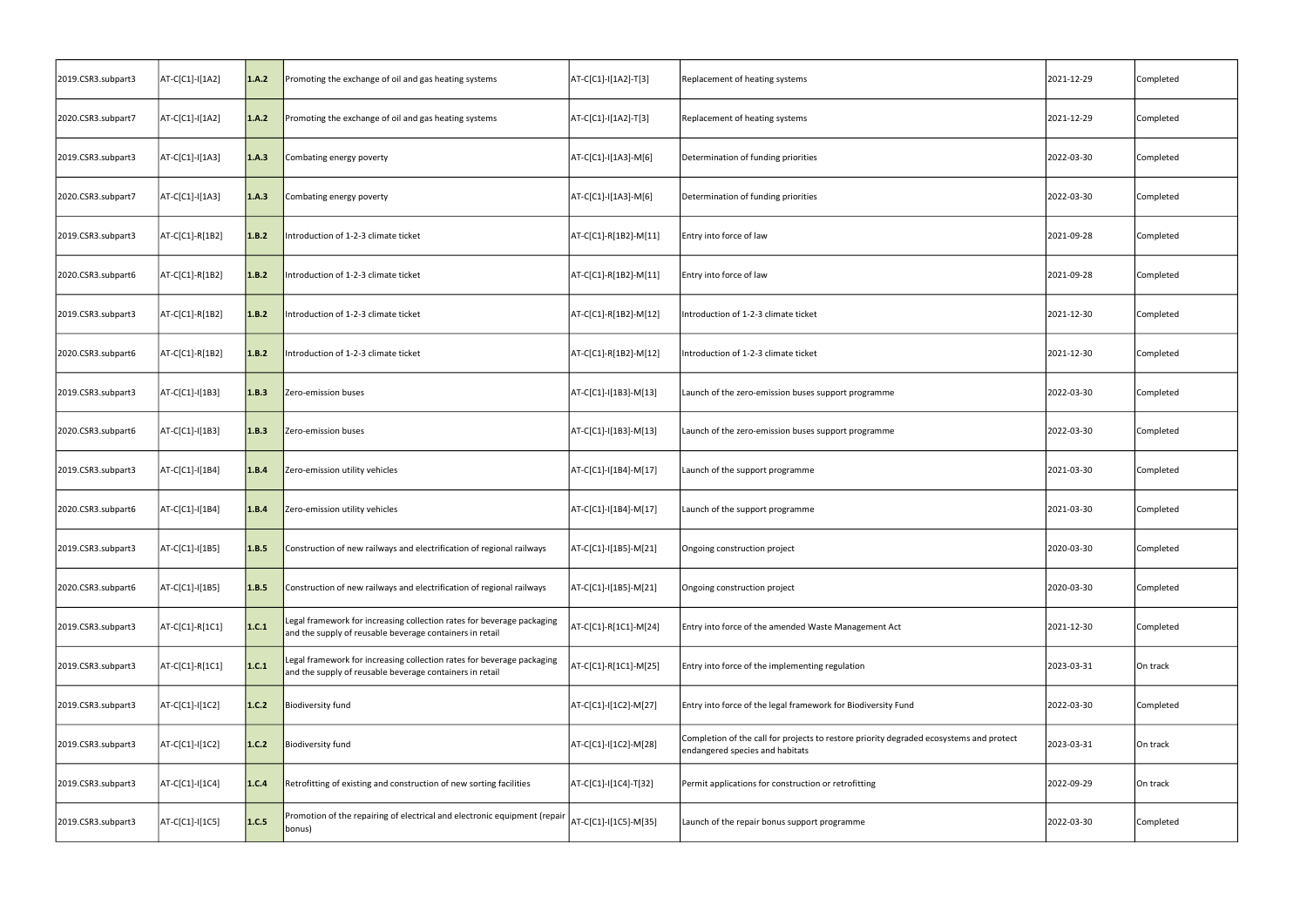| 2019.CSR3.subpart3 | AT-C[C1]-R[1D1] | 1.D.1 | Renewable Expansion Law                                  | AT-C[C1]-R[1D1]-M[38]  | Entry into force of the Renewables Expansion Law                                                                         | 2021-12-30 | Completed     |
|--------------------|-----------------|-------|----------------------------------------------------------|------------------------|--------------------------------------------------------------------------------------------------------------------------|------------|---------------|
| 2020.CSR3.subpart7 | AT-C[C1]-R[1D1] | 1.D.1 | Renewable Expansion Law                                  | AT-C[C1]-R[1D1]-M[38]  | Entry into force of the Renewables Expansion Law                                                                         | 2021-12-30 | Completed     |
| 2019.CSR3.subpart3 | AT-C[C1]-I[1D2] | 1.D.2 | Transforming industry towards climate neutrality         | AT-C[C1]-I[1D2]-M[41]  | Adoption of regulatory criteria and funding guidelines                                                                   | 2021-09-28 | Completed     |
| 2020.CSR3.subpart7 | AT-C[C1]-I[1D2] | 1.D.2 | Transforming industry towards climate neutrality         | AT-C[C1]-I[1D2]-M[41]  | Adoption of regulatory criteria and funding guidelines                                                                   | 2021-09-28 | Completed     |
| 2019.CSR3.subpart3 | AT-C[C2]-I[2D3] | 2.D.3 | Green investments in enterprises                         | AT-C[C2]-I[2D3]-M[68]  | Entry into force of the amendment to the Investment Premium Act to reflect the budget<br>increase as a result of the RRP | 2021-06-29 | Completed     |
| 2020.CSR3.subpart7 | AT-C[C2]-I[2D3] | 2.D.3 | Green investments in enterprises                         | AT-C[C2]-I[2D3]-M[68]  | Entry into force of the amendment to the Investment Premium Act to reflect the budget<br>increase as a result of the RRP | 2021-06-29 | Completed     |
| 2019.CSR3.subpart3 | AT-C[C4]-R[4B1] | 4.B.1 | Soil protection strategy                                 | AT-C[C4]-R[4B1]-M[117] | Adoption of a road map for the Austrian soil protection strategy                                                         | 2021-12-30 | Completed     |
| 2019.CSR3.subpart3 | AT-C[C4]-R[4B1] | 4.B.1 | Soil protection strategy                                 | AT-C[C4]-R[4B1]-M[118] | Adoption of the Austrian quantitative soil protection strategy                                                           | 2022-12-31 | On track      |
| 2019.CSR3.subpart3 | AT-C[C4]-I[4B3] | 4.B.3 | Investment in climate-friendly town centres              | AT-C[C4]-I[4B3]-M[122] | Adoption of the funding guidelines for the four areas of intervention                                                    | 2021-09-28 | Completed     |
| 2020.CSR3.subpart7 | AT-C[C4]-I[4B3] | 4.B.3 | Investment in climate-friendly town centres              | AT-C[C4]-I[4B3]-M[122] | Adoption of the funding guidelines for the four areas of intervention                                                    | 2021-09-28 | Completed     |
| 2019.CSR3.subpart3 | AT-C[C4]-R[4C1] | 4.C.1 | Development of a building culture programme              | AT-C[C4]-R[4C1]-M[134] | Fourth Building Culture report                                                                                           | 2021-09-28 | Completed     |
| 2020.CSR3.subpart7 | AT-C[C4]-R[4C1] | 4.C.1 | Development of a building culture programme              | AT-C[C4]-R[4C1]-M[134] | Fourth Building Culture report                                                                                           | 2021-09-28 | Completed     |
| 2019.CSR3.subpart3 | AT-C[C4]-I[4C3] | 4.C.3 | Renovation Volkskundemuseum Wien and Prater Ateliers     | AT-C[C4]-I[4C3]-M[137] | Feasibility studies for the Volkskundemuseum Wien and Prater Ateliers                                                    | 2021-12-29 | Completed     |
| 2020.CSR3.subpart7 | AT-C[C4]-I[4C3] | 4.C.3 | Renovation Volkskundemuseum Wien and Prater Ateliers     | AT-C[C4]-I[4C3]-M[137] | Feasibility studies for the Volkskundemuseum Wien and Prater Ateliers                                                    | 2021-12-29 | Completed     |
| 2019.CSR3.subpart3 | AT-C[C4]-I[4C5] | 4.C.5 | Investment fund for climate-friendly cultural businesses | AT-C[C4]-I[4C5]-M[143] | Entry into force of the funding guidelines establishing the investment fund                                              | 2021-12-29 | Not completed |
| 2020.CSR3.subpart7 | AT-C[C4]-I[4C5] | 4.C.5 | Investment fund for climate-friendly cultural businesses | AT-C[C4]-I[4C5]-M[143] | Entry into force of the funding guidelines establishing the investment fund                                              | 2021-12-29 | Not completed |
| 2019.CSR3.subpart3 | AT-C[C4]-I[4C5] | 4.C.5 | Investment fund for climate-friendly cultural businesses | AT-C[C4]-I[4C5]-M[144] | First call for expressions of interest                                                                                   | 2022-06-28 | Delayed       |
| 2020.CSR3.subpart7 | AT-C[C4]-I[4C5] | 4.C.5 | Investment fund for climate-friendly cultural businesses | AT-C[C4]-I[4C5]-M[144] | First call for expressions of interest                                                                                   | 2022-06-28 | Delayed       |
| 2019.CSR3.subpart3 | AT-C[C4]-R[4D4] | 4.D.4 | Climate action governance framework                      | AT-C[C4]-R[4D4]-M[156] | Citizens' Climate Council (Klimarat) and focal point on green budgeting                                                  | 2021-12-30 | Completed     |
| 2019.CSR3.subpart3 | AT-C[C4]-R[4D4] | 4.D.4 | Climate action governance framework                      | AT-C[C4]-R[4D4]-M[157] | Entry into force of a law introducing a mandatory climate check for new legislative proposals 2022-06-29                 |            | On track      |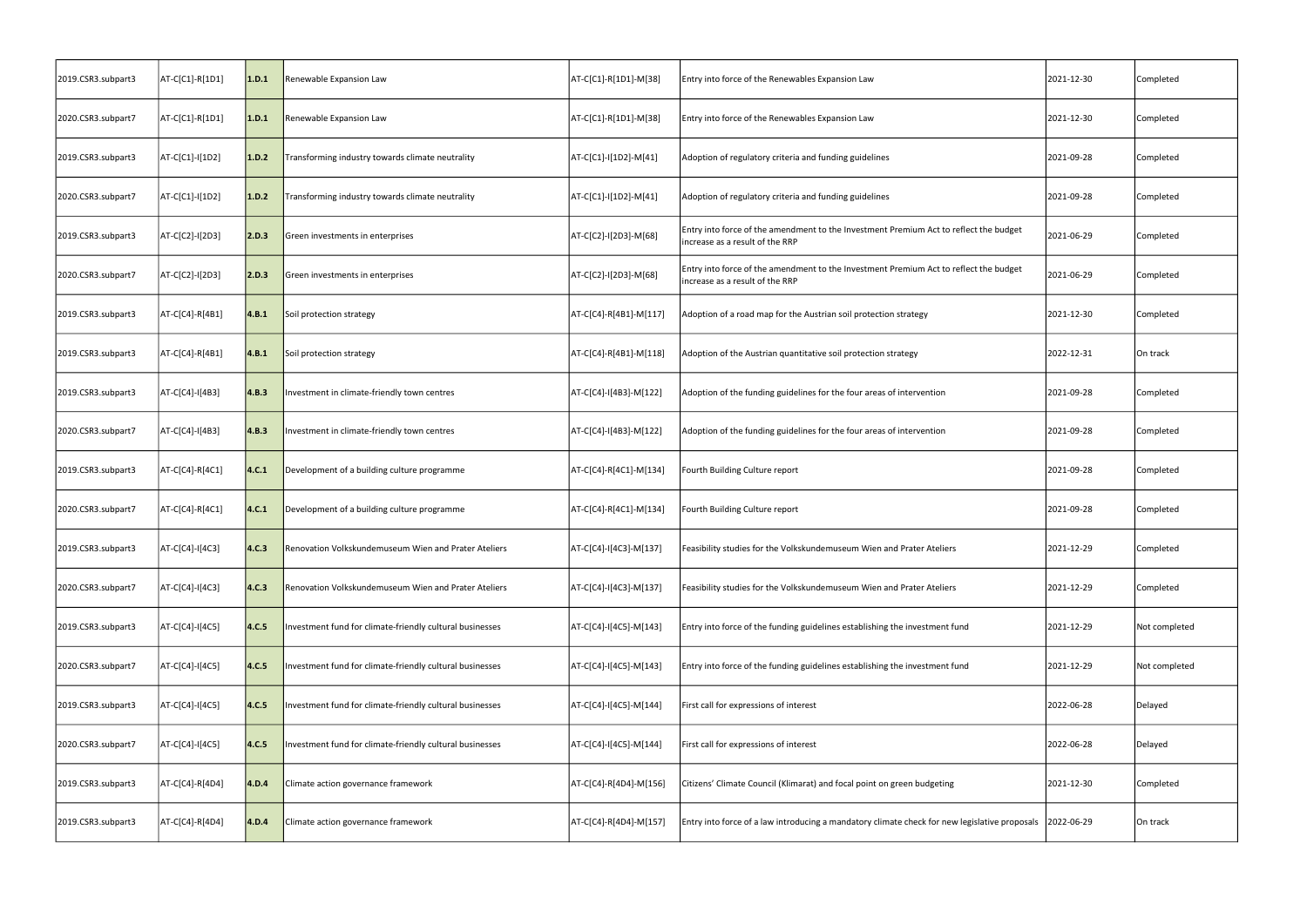| 2019.CSR3.subpart3 | AT-C[C4]-R[4D6]  | 4.D.6   | Green Finance (Agenda)                 | AT-C[C4]-R[4D6]-M[160]  | Green Finance Agenda                                                                                                                                | 2022-03-30 | Not completed |
|--------------------|------------------|---------|----------------------------------------|-------------------------|-----------------------------------------------------------------------------------------------------------------------------------------------------|------------|---------------|
| 2020.CSR3.subpart5 | AT-C[C4]-R[4D6]  | 4.D.6   | Green Finance (Agenda)                 | AT-C[C4]-R[4D6]-M[160]  | Green Finance Agenda                                                                                                                                | 2022-03-30 | Not completed |
| 2019.CSR3.subpart3 | AT-C[C4]-R[4D6]  | 4.D.6   | Green Finance (Agenda)                 | AT-C[C4]-R[4D6]-M[161]  | Use of quantitative and qualitative indicators to measure the achievement of implementation 2022-12-31                                              |            | On track      |
| 2020.CSR3.subpart5 | AT-C[C4]-R[4D6]  | 4.D.6   | Green Finance (Agenda)                 | AT-C[C4]-R[4D6]-M[161]  | Use of quantitative and qualitative indicators to measure the achievement of implementation 2022-12-31                                              |            | On track      |
| 2019.CSR3.subpart4 | AT-C[C2]-I[2D1]  | 2.D.1   | Digitalisation of SMEs                 | AT-C[C2]-I[2D1]-M[62]   | Approval and publication of the relevant guidelines and contracts for KMU.DIGITAL 3.0                                                               | 2021-03-30 | Completed     |
| 2019.CSR3.subpart4 | AT-C[C2]-I[2D1]  | 2.D.1   | Digitalisation of SMEs                 | AT-C[C2]-I[2D1]-M[63]   | Approval and publication of the relevant guidelines and contracts for KMU.E-Commerce                                                                | 2021-03-29 | Completed     |
| 2019.CSR3.subpart4 | AT-C[C2]-I[2D2]  | 2.D.2   | Digital investment in enterprises      | AT-C[C2]-I[2D2]-M[65]   | Entry into force of the amendment to the Investment Premium Act to reflect the budget<br>increase as a result of the RRP                            | 2021-06-29 | Completed     |
| 2019.CSR3.subpart4 | AT-C[C2]-I[2D2]  | 2.D.2   | Digital investment in enterprises      | AT-C[C2]-I[2D2]-T[66]   | Digitalisation investments in at least 3 000 companies under the RRP                                                                                | 2023-03-31 | Completed     |
| 2019.CSR3.subpart4 | AT-C[C4]-R[4D7]  | 4.D.7   | National Financial Education Strategy  | AT-C[C4]-R[4D7]-M[162]  | Strategy document                                                                                                                                   | 2021-09-28 | Completed     |
| 2019.CSR3.subpart4 | AT-C[C4]-R[4D7]  | 4.D.7   | National Financial Education Strategy  | AT-C[C4]-R[4D7]-M[163]  | Finalisation of the Competence Framework for financial education                                                                                    | 2022-12-31 | On track      |
| 2019.CSR3.subpart4 | AT-C[C4]-R[4D8]  | 4.D.8   | Start-up package                       | AT-C[C4]-R[4D8]-M[164]  | Entry into force of the start-up package                                                                                                            | 2022-03-30 | Not completed |
| 2019.CSR3.subpart5 | AT-C[C4]-R[4D8]  | 4.D.8   | Start-up package                       | AT-C[C4]-R[4D8]-M[164]  | Entry into force of the start-up package                                                                                                            | 2022-03-30 | Not completed |
| 2019.CSR3.subpart4 | AT-C[C4]-R[4D9]  | 4.D.9   | Strengthening equity capital           | AT-C[C4]-R[4D9]-M[165]  | Decree on the conversion of state guaranteed loans into equity                                                                                      | 2021-09-28 | Completed     |
| 2019.CSR3.subpart4 | AT-C[C4]-R[4D9]  | 4.D.9   | Strengthening equity capital           | AT-C[C4]-R[4D9]-M[166]  | Entry into force of the company form for investments in shareholding (SICAV)                                                                        | 2022-03-30 | Not completed |
| 2019.CSR3.subpart5 | AT-C[C4]-R[4D11] | 4. D.11 | Liberalisation of business regulations | AT-C[C4]-R[4D11]-M[169] | Entry into force of the occasional transport act                                                                                                    | 2021-03-30 | Completed     |
| 2020.CSR3.subpart2 | AT-C[C4]-R[4D11] | 4.D.11  | Liberalisation of business regulations | AT-C[C4]-R[4D11]-M[169] | Entry into force of the occasional transport act                                                                                                    | 2021-03-30 | Completed     |
| 2019.CSR3.subpart5 | AT-C[C4]-R[4D11] | 4. D.11 | Liberalisation of business regulations | AT-C[C4]-R[4D11]-M[170] | Exemption of recharging points for electric motor vehicles and photovoltaic systems in<br>commercial installations from authorisation requirements. | 2021-03-30 | Completed     |
| 2020.CSR3.subpart2 | AT-C[C4]-R[4D11] | 4. D.11 | Liberalisation of business regulations | AT-C[C4]-R[4D11]-M[170] | Exemption of recharging points for electric motor vehicles and photovoltaic systems in<br>commercial installations from authorisation requirements. | 2021-03-30 | Completed     |
| 2019.CSR3.subpart5 | AT-C[C4]-R[4D11] | 4. D.11 | Liberalisation of business regulations | AT-C[C4]-R[4D11]-M[171] | Entry into force of the Grace Period Act                                                                                                            | 2022-03-30 | Not completed |
| 2020.CSR3.subpart2 | AT-C[C4]-R[4D11] | 4. D.11 | Liberalisation of business regulations | AT-C[C4]-R[4D11]-M[171] | Entry into force of the Grace Period Act                                                                                                            | 2022-03-30 | Not completed |